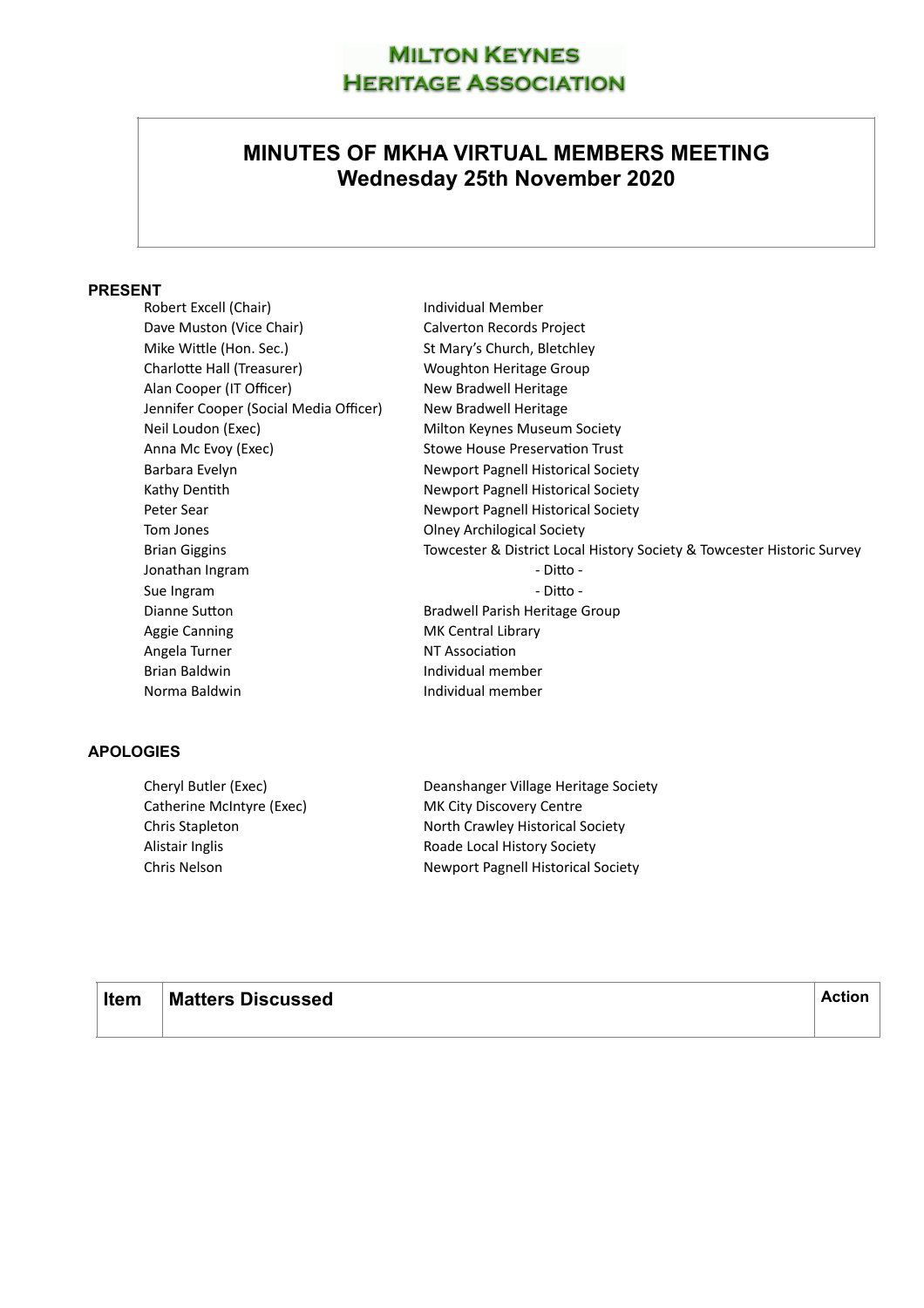| 1.0 | <b>Welcome</b>                                                                                                                                                                                                                                                                                                                                                                                                                                                                                                                                                                                                                                                       |  |  |
|-----|----------------------------------------------------------------------------------------------------------------------------------------------------------------------------------------------------------------------------------------------------------------------------------------------------------------------------------------------------------------------------------------------------------------------------------------------------------------------------------------------------------------------------------------------------------------------------------------------------------------------------------------------------------------------|--|--|
|     | The Chair, Robert, welcomed all to the meeting.                                                                                                                                                                                                                                                                                                                                                                                                                                                                                                                                                                                                                      |  |  |
| 2.0 | <b>Armchair Heritage - Things to do at home</b>                                                                                                                                                                                                                                                                                                                                                                                                                                                                                                                                                                                                                      |  |  |
|     | Neil Loudon & Brian Giggins shared their experiences. Neil took us through the following<br>topics:-<br>• Key Benefits (slide 4);<br>• Research, Writing & Cataloguing (slide 5); and<br>• On-line Activities with heritage connections (slide 6)                                                                                                                                                                                                                                                                                                                                                                                                                    |  |  |
|     | The following comments / suggestions came up as part of a wider discussion:-<br>• Perspective audience and their needs;<br>• Researching and how groups can undertake this from home on-line;<br>• British Newspaper Archive's and their benefits to groups (£25 per person for 3 months<br>membership);<br>• National Archive's such as the British Library (40,000 OS Maps are currently available free<br>of charge to look at);<br>• Historic England, National Ancestry Archive;<br>• Business Archives;<br>• Grey Literature (York) and Archilogical digs not in journals; and<br>. Arial pictures that can be obtained from Cambridge University Ariel Films. |  |  |
|     | Alongside the above the use of facebook and photographs that can be sourced particularly<br>from older generations. Newport Pagnell have an old faces Facebook page.                                                                                                                                                                                                                                                                                                                                                                                                                                                                                                 |  |  |
|     | Hunting around on-line can produce a lot of material so why not do this whilst we cannot hold<br>meetings in person or open historical places of interest.                                                                                                                                                                                                                                                                                                                                                                                                                                                                                                           |  |  |
|     | Slide 6 suggestions:-<br>• Updating and refreshing webpages;<br>• On-line meetings - Zoom, Webex, Skype, Teams;<br>• Set up heritage discussion groups on-line - heritage topics;<br>• Set up recorded webinars (meet the 'expert');<br>• Arrange training sessions for group member;<br>• Maintain engagement with your members - quizzes and competition;<br>• Share heritage photographs and stories;<br>• Prepare heritage events and activities for post-lockdown; and<br>• Connections with wider world - local, regional, national, global.                                                                                                                   |  |  |
| 3.0 | <b>Making full use of MKHA Newsletter</b>                                                                                                                                                                                                                                                                                                                                                                                                                                                                                                                                                                                                                            |  |  |
|     | Alan explained the background to the newsletter and how it can be used by members<br>especially over this difficult period.                                                                                                                                                                                                                                                                                                                                                                                                                                                                                                                                          |  |  |
|     | The newsletter is currently being issued fortnightly very other Monday please bear this in<br>mind when forwarding suggestions for inclusion. It is there for members to use. Circulation<br>has become much wider which has enhanced the profile of the newsletter.                                                                                                                                                                                                                                                                                                                                                                                                 |  |  |
|     | Alan encouraged members to provide topics and adverts for events.                                                                                                                                                                                                                                                                                                                                                                                                                                                                                                                                                                                                    |  |  |
| 4.0 | Holding Meetings on ZOOM (slide 8)                                                                                                                                                                                                                                                                                                                                                                                                                                                                                                                                                                                                                                   |  |  |
|     | Anna indicated that MKHA had purchased a zoom account for one year and that MKHA is<br>keen that member groups make use of it for online lectures, displays etc                                                                                                                                                                                                                                                                                                                                                                                                                                                                                                      |  |  |
|     | If you are interested then please email her on amcevoy@stowe.co.uk with the date and time<br>of your meeting and she will set it up and send login-in details. Groups should be able to log<br>on without Anna. if you want to use the host settings Anna is happy to show Groups how to<br>do this.                                                                                                                                                                                                                                                                                                                                                                 |  |  |
|     | If Groups have PowerPoint presentations, images, or breakout rooms then Anna can hand<br>over the host settings to someone in the group before the meeting begins.                                                                                                                                                                                                                                                                                                                                                                                                                                                                                                   |  |  |
|     | Anna is happy to provide whatever training Groups / members require.                                                                                                                                                                                                                                                                                                                                                                                                                                                                                                                                                                                                 |  |  |
|     |                                                                                                                                                                                                                                                                                                                                                                                                                                                                                                                                                                                                                                                                      |  |  |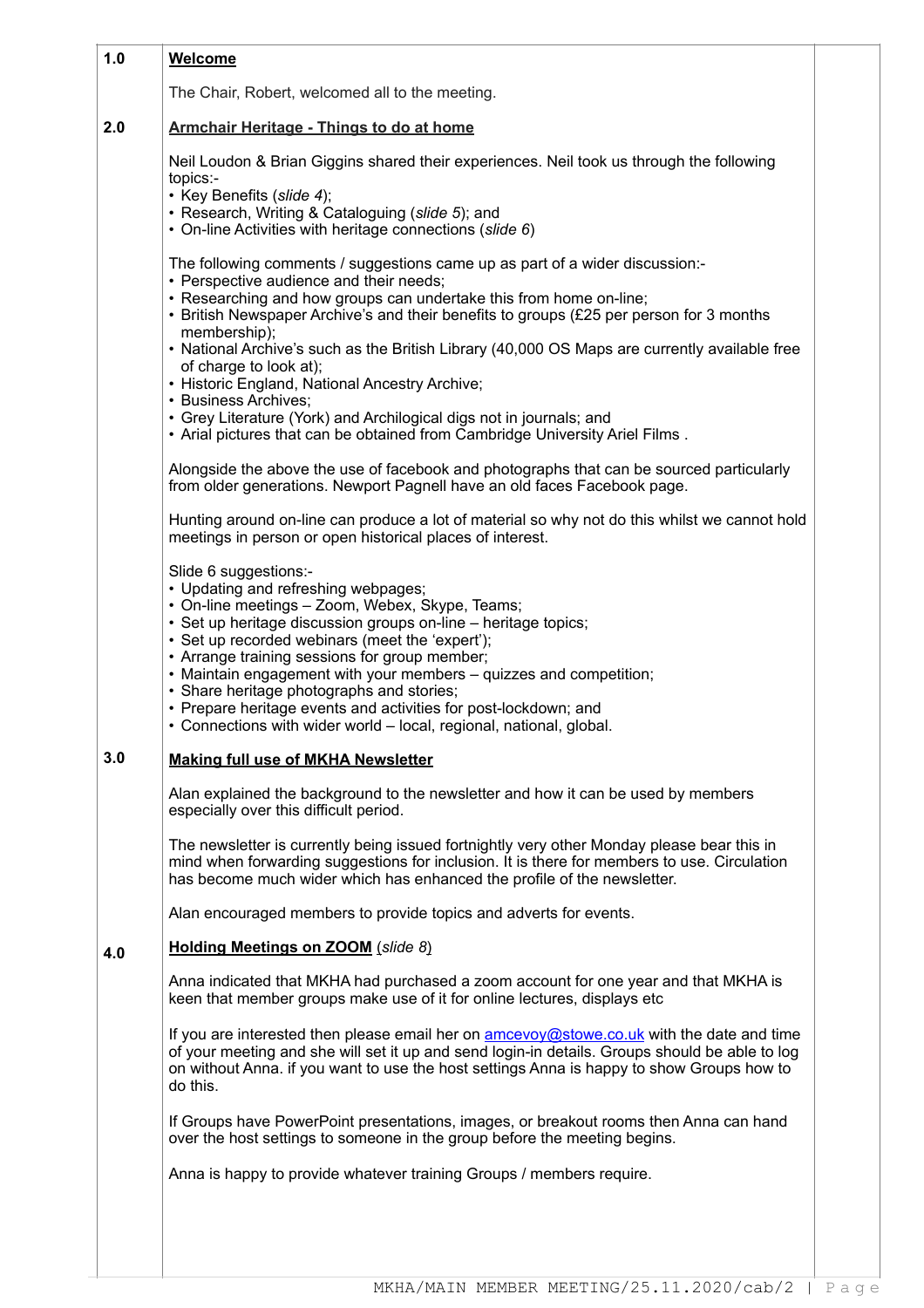| 5.0 | <b>Members Experiences on ZOOM</b>                                                                                                                                                                                                                                                                                                                                                                                                                                                                                                                                                                             |             |
|-----|----------------------------------------------------------------------------------------------------------------------------------------------------------------------------------------------------------------------------------------------------------------------------------------------------------------------------------------------------------------------------------------------------------------------------------------------------------------------------------------------------------------------------------------------------------------------------------------------------------------|-------------|
|     | A number of members contributed to this section of the meeting:-                                                                                                                                                                                                                                                                                                                                                                                                                                                                                                                                               |             |
|     | • Angela Turner (NT) & Kathy Dentith (NPHS) commented on control of speakers and<br>perimeters when administrating a Zoom meeting. Angela asked if there was a data base of<br>speakers willing to do talks on-line;                                                                                                                                                                                                                                                                                                                                                                                           |             |
|     | • Tom Jones (OAS) indicated that Olney tended to get around 50 members of their group<br>attending on-line (out of a membership of 65 or so). One lesson they have learnt is not to<br>give 'speakers' control of Zoom as well as speaking as this can cause issues. Tom also<br>indicated that it was best to obtain permission from attendees before recording a meeting<br>on Zoom. Tom recommended looking at Olney's past speakers list which might be helpful<br>to other groups when looking for a speaker who is willing to an on-line talk. Bidford-upon-<br>Avon Archilogical Society was mentioned; |             |
|     | • Brian Giggins (THS) indicated that Towester continued to meet on-line and had<br>organised a winter season of on-line talks;                                                                                                                                                                                                                                                                                                                                                                                                                                                                                 |             |
|     | • Jonathan Ingram (THS) indicated that use of Zoom had to their surprise resulted in an<br>increase of 'subs' with new members joining the group (often from a distance) to attend the<br>meetings on-line. Many of these new members were in a younger age bracket;                                                                                                                                                                                                                                                                                                                                           |             |
|     | . It was noted that 'Eventbright' can be used as an independent platform enabling people to<br>join a zoom meeting. This enabled groups to charge as well;                                                                                                                                                                                                                                                                                                                                                                                                                                                     |             |
|     | • Groups will need to arrange with their Bank(s) for electronic transfer of costs / charges. It<br>was noted that MKHA had arranged with their Bank easily to put such a system in place;<br>and                                                                                                                                                                                                                                                                                                                                                                                                               |             |
|     | • Tom Jones indicated that speakers costs varied from £120 for a Professor, £60 for local<br>speakers and £20 for those who were not making a living out of such talks.                                                                                                                                                                                                                                                                                                                                                                                                                                        |             |
|     | NB: The above is not a definitive list or account of all conversations / comments made at the<br>meeting.                                                                                                                                                                                                                                                                                                                                                                                                                                                                                                      |             |
| 6.0 | <b>Welfare Issues</b>                                                                                                                                                                                                                                                                                                                                                                                                                                                                                                                                                                                          |             |
|     | Robert Excell indicated that keeping in touch with member by telephone was a good idea.                                                                                                                                                                                                                                                                                                                                                                                                                                                                                                                        |             |
| 7.0 | <b>Members Reports</b>                                                                                                                                                                                                                                                                                                                                                                                                                                                                                                                                                                                         |             |
|     | Stowe House - Anna indicated that Stowe continued with the restoration of the State<br>Drawing Room ceiling during Lockdown (see slide 11) and had been able to open the house<br>to the public in a limited way in August and October. They are looking to be one of the few<br>houses to be open over the Christmas period. For those looking for something to do or to<br>see the unusual new ceiling in particular. The restoration of the State Dining Room ceiling<br>begins in January 2021. www.Stowehouse.org. There'll be scaffolding ceiling tours.                                                 |             |
| 8.0 | A.o.B                                                                                                                                                                                                                                                                                                                                                                                                                                                                                                                                                                                                          |             |
| 8.1 | <b>MKHA Financial Update</b>                                                                                                                                                                                                                                                                                                                                                                                                                                                                                                                                                                                   |             |
|     | 1) MKHA balance of bank accounts at this time = £28,807.20<br>2) this figure includes : £3,700 Grant from the Community Foundation re: MKHA Archive<br>project. (MKHA have paid out £800 of this to date);<br>3) it includes the first part of the MKC funding (£1,000 paid with £1,465 to come) which will<br>be used to support our groups under our activities and objects.                                                                                                                                                                                                                                 |             |
|     | MKHA will only be charging website hosting fees (dropping membership fees) for members<br>for 2020/2021 for existing membership at 31/08/20 to help support our members during this<br>time. MKHA will write to groups over the next month or so.                                                                                                                                                                                                                                                                                                                                                              | <b>EXEC</b> |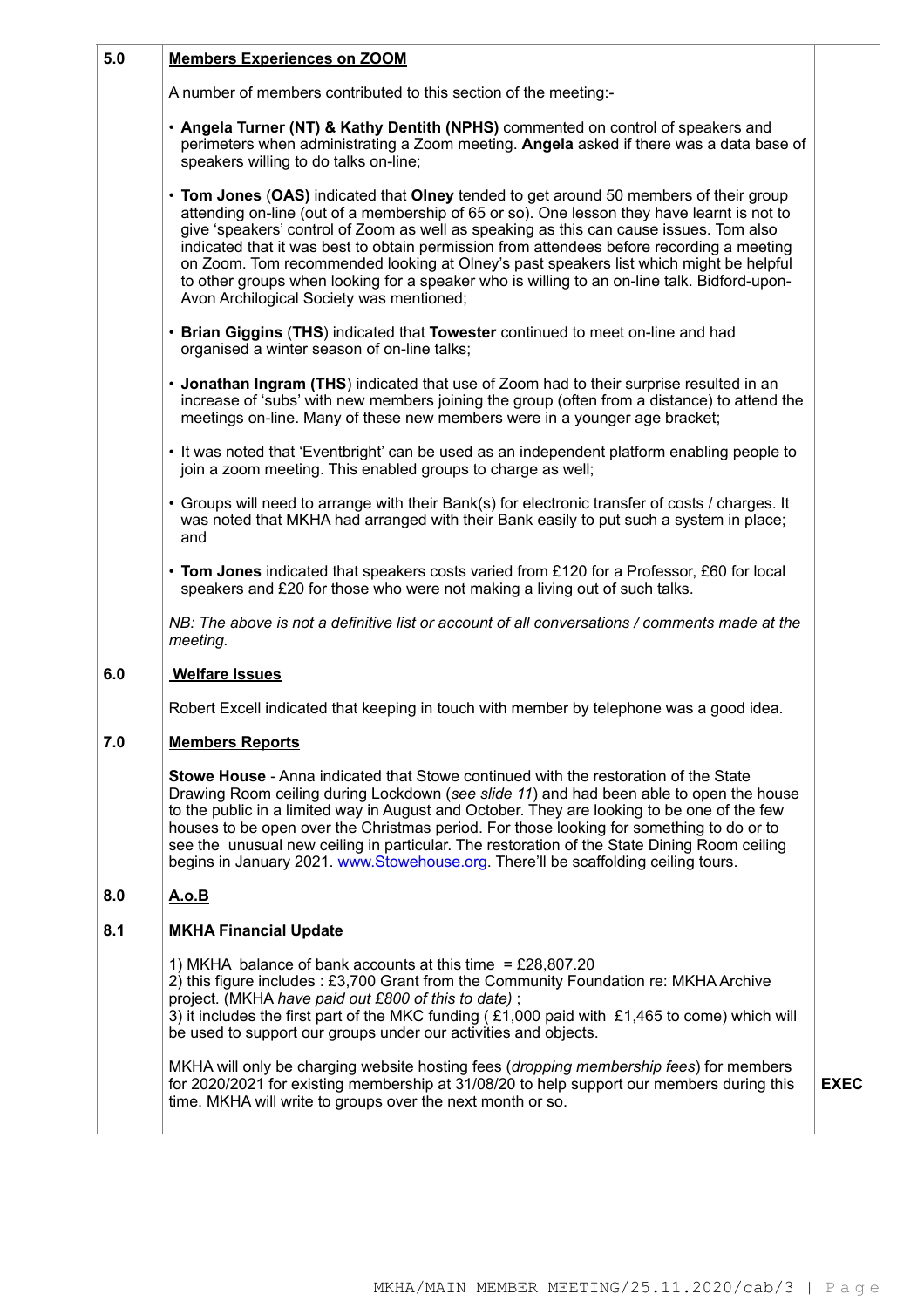| 8.2 | <b>Central MK Library</b>                                                                                                                                                                                                                                                                                           |             |
|-----|---------------------------------------------------------------------------------------------------------------------------------------------------------------------------------------------------------------------------------------------------------------------------------------------------------------------|-------------|
|     | Aggie Canning indicated that the library has been closed over past months due to COVID19<br>but on-line resources are still available such as any ancestry materials which can be<br>obtained free of charge. A click and collect service is also available which can be used for<br>local study resources as well. |             |
| 8.3 | <b>Virtual Speakers</b>                                                                                                                                                                                                                                                                                             |             |
|     | This link may be useful if you are seeking a speaker for an on-line meeting:http://<br>www.diannemannering.co.uk/category/virtual-talks/                                                                                                                                                                            |             |
| 9.0 | Date of next MKHA Virtual Members Meeting                                                                                                                                                                                                                                                                           |             |
|     | It was agreed that MKHA Exec would discuss a date for March 2021 and let members know<br>the date in the New Year.                                                                                                                                                                                                  | <b>EXEC</b> |
|     | NOTE: THE MEETING WAS RECORDED TOGETHER WITH SLIDE SHOW                                                                                                                                                                                                                                                             |             |
|     | <b>MEETING CLOSED</b>                                                                                                                                                                                                                                                                                               |             |
|     | <b>Signed</b><br><b>Date</b>                                                                                                                                                                                                                                                                                        |             |
|     | <b>Robert Excell</b><br><b>Chair, MKHA</b>                                                                                                                                                                                                                                                                          |             |
|     |                                                                                                                                                                                                                                                                                                                     |             |
|     |                                                                                                                                                                                                                                                                                                                     |             |
|     |                                                                                                                                                                                                                                                                                                                     |             |
|     |                                                                                                                                                                                                                                                                                                                     |             |
|     |                                                                                                                                                                                                                                                                                                                     |             |
|     |                                                                                                                                                                                                                                                                                                                     |             |
|     |                                                                                                                                                                                                                                                                                                                     |             |
|     |                                                                                                                                                                                                                                                                                                                     |             |
|     |                                                                                                                                                                                                                                                                                                                     |             |
|     |                                                                                                                                                                                                                                                                                                                     |             |
|     |                                                                                                                                                                                                                                                                                                                     |             |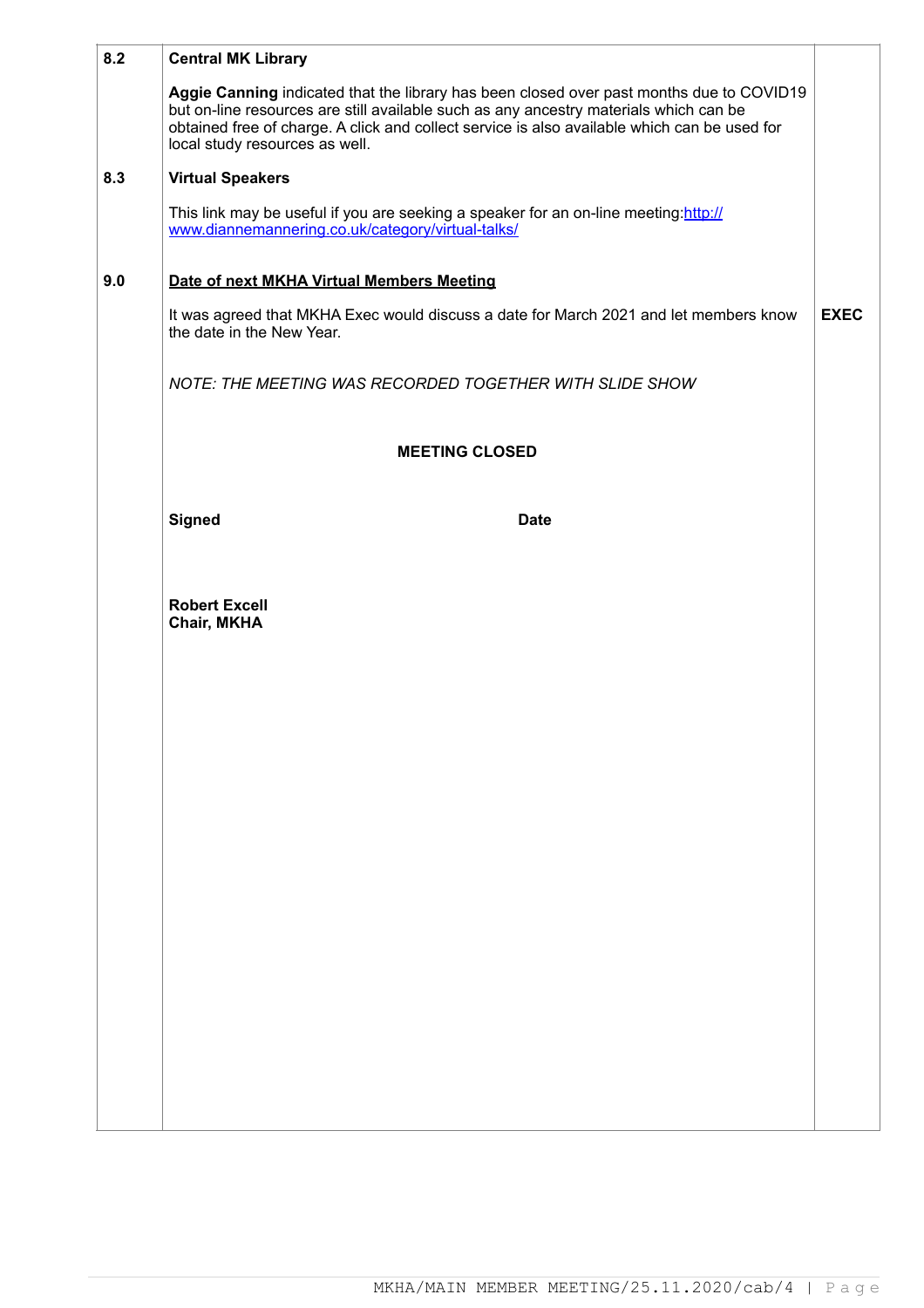